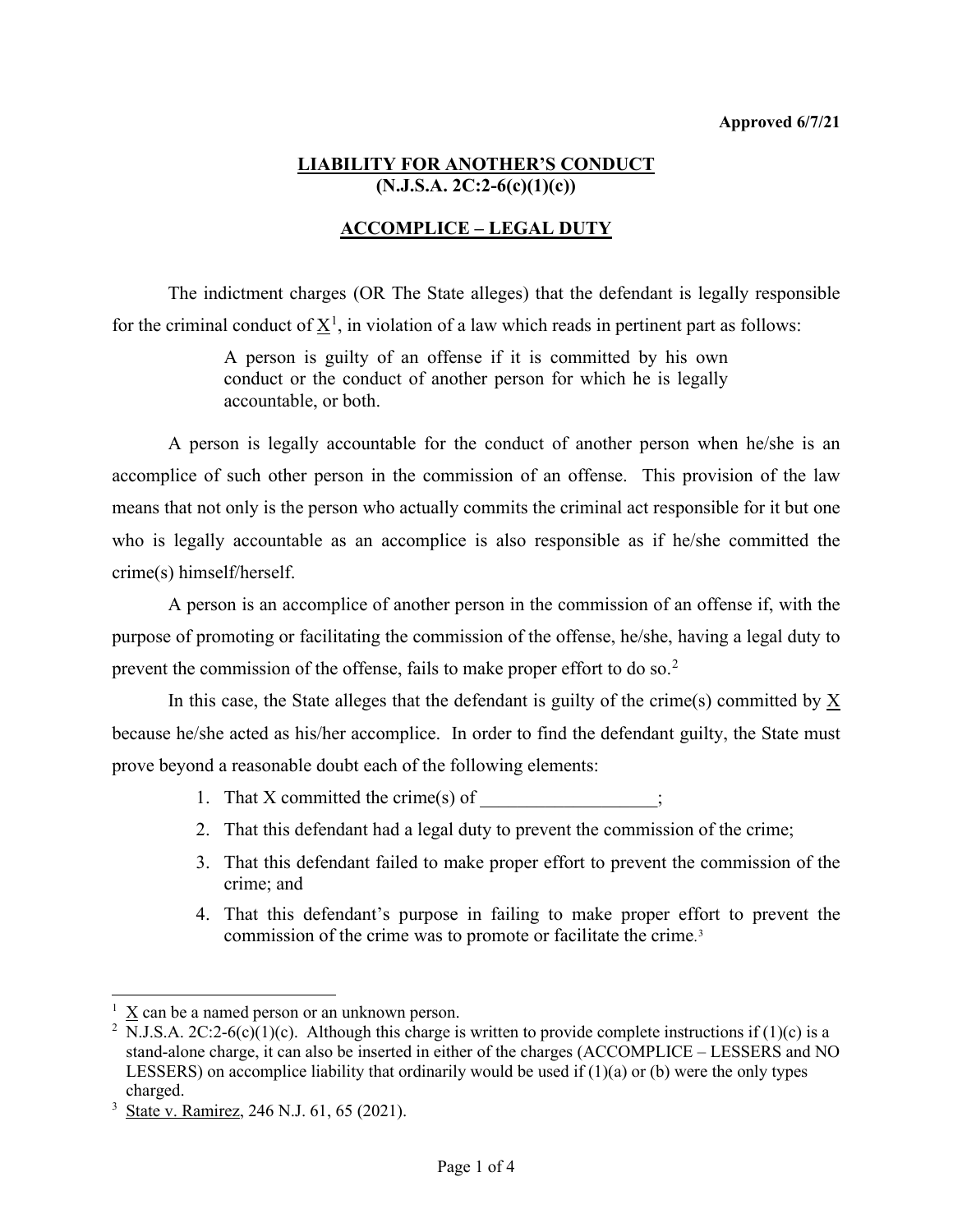#### **LIABILITY FOR ANOTHER'S CONDUCT (N.J.S.A. 2C:2-6(c)(1)(c)) ACCOMPLICE – LEGAL DUTY**

The first element that the State must prove beyond a reasonable doubt is that X committed the crime of  $\blacksquare$   $\blacksquare$  I will now explain the elements of this/these offense(s) [OR: I have already explained the elements of the offenses when I instructed you on the law regarding count(s) of the indictment].

The second element that the State must prove beyond a reasonable doubt is that defendant had a legal duty to prevent the commission of the crime(s). A person having a legal duty includes a natural parent, adoptive parent, resource family parent, step-parent or any other person who has assumed responsibility or upon whom there is a legal duty of protection. A person who has such a legal duty includes any person who assumes a general and ongoing responsibility or who establishes a continuing or regular supervisory or caretaker relationship with the person to be protected.<sup>[4](#page-1-0)</sup>

The legal duty to prevent the commission of the crime may be formal or it may arise from informal arrangements. It may be based, not only on a parental relationship or legal custody, but also on less structured relations such as cohabitation. Temporary, brief, or occasional caretaking functions such as irregular or infrequent babysitting could not constitute proof beyond a reasonable doubt of a legal duty. Supervision on a regular and continuing basis over extended periods of time and engagement in matters that are generally committed to full-time caregivers could prove such a legal duty beyond a reasonable doubt.

The third element that the State must prove beyond a reasonable doubt is that this defendant failed to make proper effort to prevent the commission of the offense. A proper effort is one that is objectively reasonable under the circumstances.<sup>[5](#page-1-1)</sup>

The fourth element that the State must prove beyond a reasonable doubt is that this defendant's purpose in failing to make proper effort to prevent the commission of the crime was to promote or facilitate the crime. One acts purposely with respect to his/her conduct or a result thereof if it is his/her conscious object to engage in conduct of that nature or to cause such a result. A person acts purposely with respect to attendant circumstances if he/she is aware of the existence of such circumstances or he/she believes or hopes that they exist. "With purpose,"

<span id="page-1-0"></span><sup>4</sup>State v. Galloway, 133 N.J. 631, 659-62 (1993). See also, N.J.S.A. 2C:2-1(b)(2) for other examples of "duty to perform … otherwise imposed by law."

<span id="page-1-1"></span><sup>&</sup>lt;sup>5</sup> See, for instance, N.J.S.A. 2C:17-2(d) ("take reasonable measures to prevent or mitigate ...").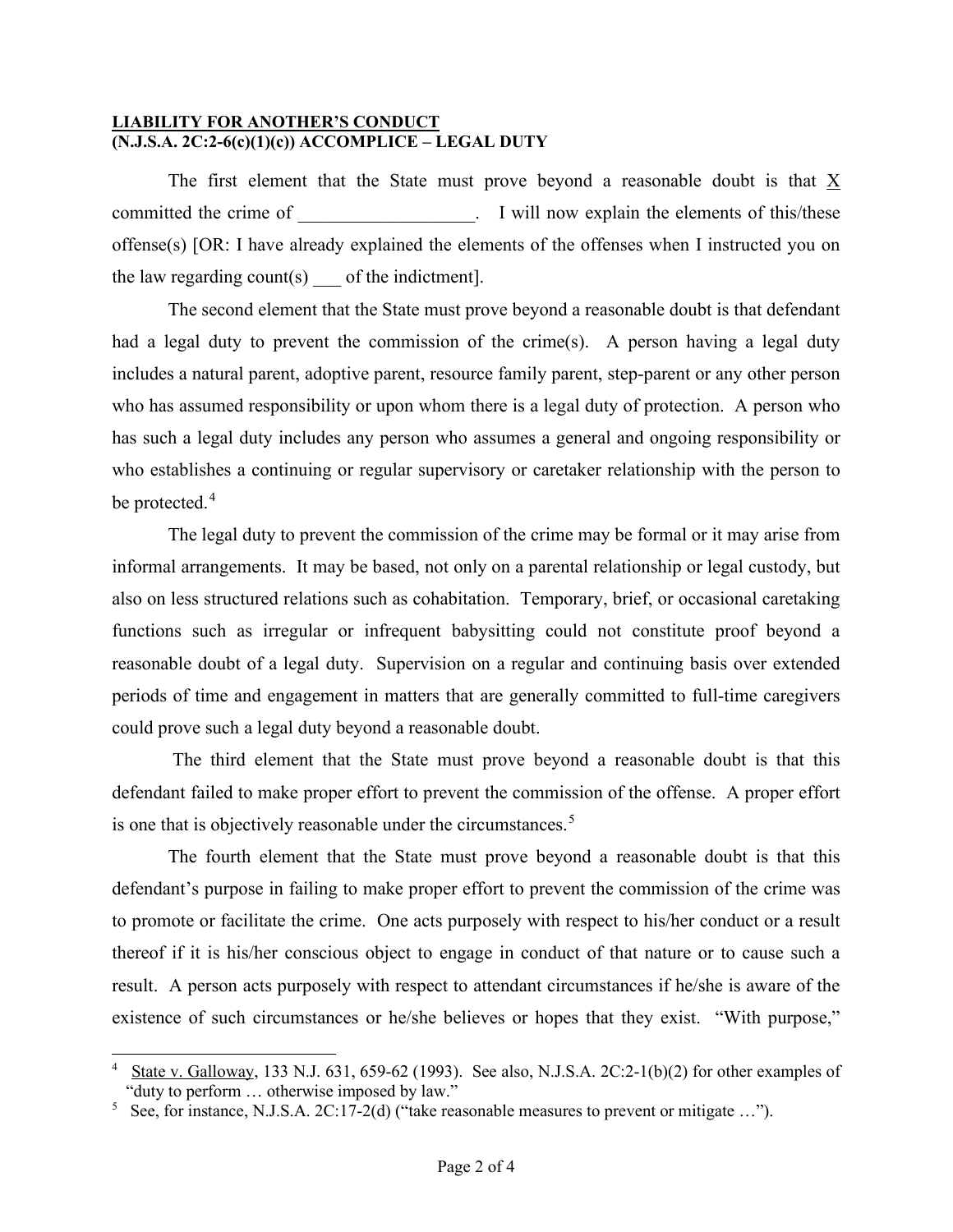#### **LIABILITY FOR ANOTHER'S CONDUCT (N.J.S.A. 2C:2-6(c)(1)(c)) ACCOMPLICE – LEGAL DUTY**

"designed," "with design," or equivalent terms have the same meaning.

Whether the defendant's purpose in failing to make proper effort to prevent the commission of the crime was to promote or facilitate the crime is a question of fact for you to decide. Purpose is a condition of the mind which cannot be seen and can only be determined by inference from conduct, words, or acts. It is not necessary for the State to produce a witness or witnesses who could testify that the defendant stated, for example, that his/her purpose was to cause the death of the victim. It is within your power to find that proof of purpose has been furnished beyond a reasonable doubt by inference which may arise from the nature of the acts and the surrounding circumstances.

If you find that the defendant, with the purpose of promoting or facilitating the commission of the offense(s), and having a legal duty to prevent the commission of the crime(s), failed to do so, then you should consider him/her as if he/she committed the crime(s) himself/herself. In order to convict the defendant as an accomplice to the crime(s) charged, you must find that the defendant had the purpose to participate in that particular crime(s). He/She must act with the purpose of promoting or facilitating the commission of the substantive crime(s) with which he/she is charged.

It is not sufficient to prove only that the defendant had knowledge that another person was going to commit the crime(s) charged. The State must prove that it was defendant's conscious object that the specific conduct charged be committed.<sup>[6](#page-2-0)</sup>

To prove the defendant's criminal liability, the State does not have to prove his/her accomplice status by direct evidence of a formal plan to commit a crime. There does not have to be verbal agreement by all who are charged. The proof may be circumstantial. Purpose can be established from conduct as well as the spoken words.

#### **(READ IF APPROPRIATE)**

Mere presence at or near the scene does not make one a participant in the crime, nor does the failure of a spectator to interfere make him/her a participant in the crime. It is, however, a circumstance to be considered with the other evidence in determining whether he/she was present as an accomplice. Presence is not in itself conclusive evidence of that fact. Whether

<span id="page-2-0"></span><sup>6</sup> Ramirez, supra, at 69.